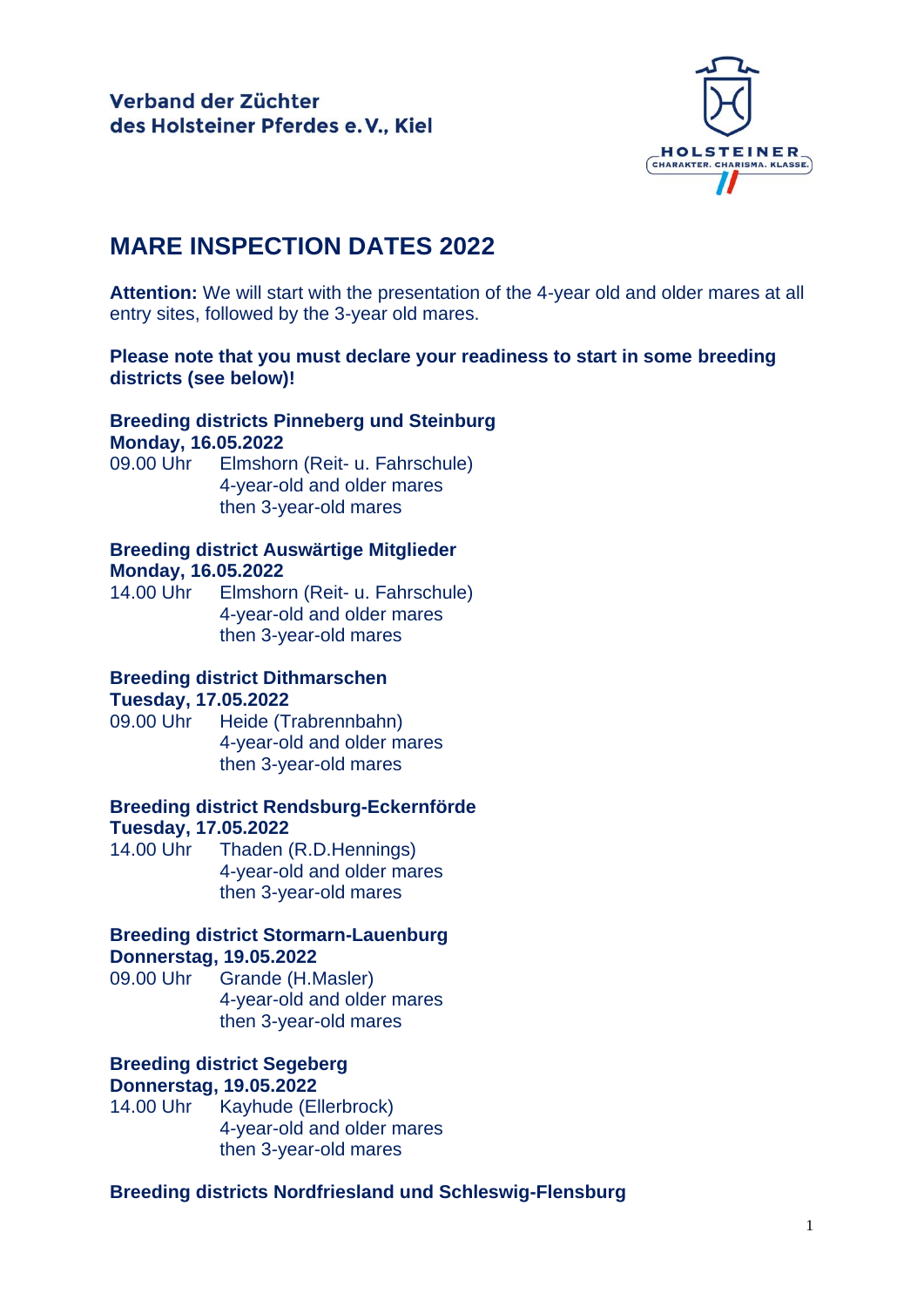# Verband der Züchter des Holsteiner Pferdes e.V., Kiel



#### **Monday, 23.05.2022**

10.00 Uhr Behrendorf (Reithalle) 4-year-old and older mares then 3-year-old mares

#### **Breeding districts Bordesholm, Ostholstein und Plön Tuesday, 24.05.2022**

09.00 Uhr Böbs (K.Schultz) 4-year-old and older mares then 3-year-old mares

#### **The Verband mare show is held on Sunday, 12 June 2022, at the Elmshorn facility.**

### **VERBAND MARE SHOW 2022**

#### **This how to qualify for the 3-year-old Verband mare show:**

- 1. Mare inspection and registration sites in the breeding districts are scheduled from 16 May -24 May 2022
- 2. To qualify for the Verband mare show, a 3-year-old mare must fulfil the pedigree requirements on a stallion dam receive at least 52 points at inspection. The final score will be determined at Elmshorn.
- 3. Verband premium mares will receive the title State Premium mare upon a minimum passing score of 7.0 overall in the mare performance test.
- 4. **The Verband mare show is held on Sunday, 12 June 2022, at the Elmshorn facility.**

### **QUALIFIER FOR MEMBERS OUTSIDE SCHLESWIG-HOLSTEIN**

3-year-old mares aiming to qualify for the Verband mare show and State premium awards held on 12 June 2022 at Elmshorn must be presented at the qualifying outside members inspection site on 16 May 2022 at Elmshorn. This should be stated on the application form as well (see above)!

The mares are presented for registration according to the order in the catalog or in some breeding districts according to the declaration of readiness to start. The order within the breeding districts is based on the first letter of the mare's sire. The 4-yearold and older mares are entered after the measuring in the hall and are then released.

In all breeding districts a commission will register the mares. After the measuring, the 3-year-old mares will be presented in hand and free in the hall. After about 10 mares, these will form a ring where the district premium mares will be awarded and the association premium mares will be selected. After that, the next mares are presented in the hall and the process is repeated until all mares are entered.

Only the mares selected for the final ring must still remain at the entry site, all other mares are dismissed after their entry. After registration, all selected mares competing